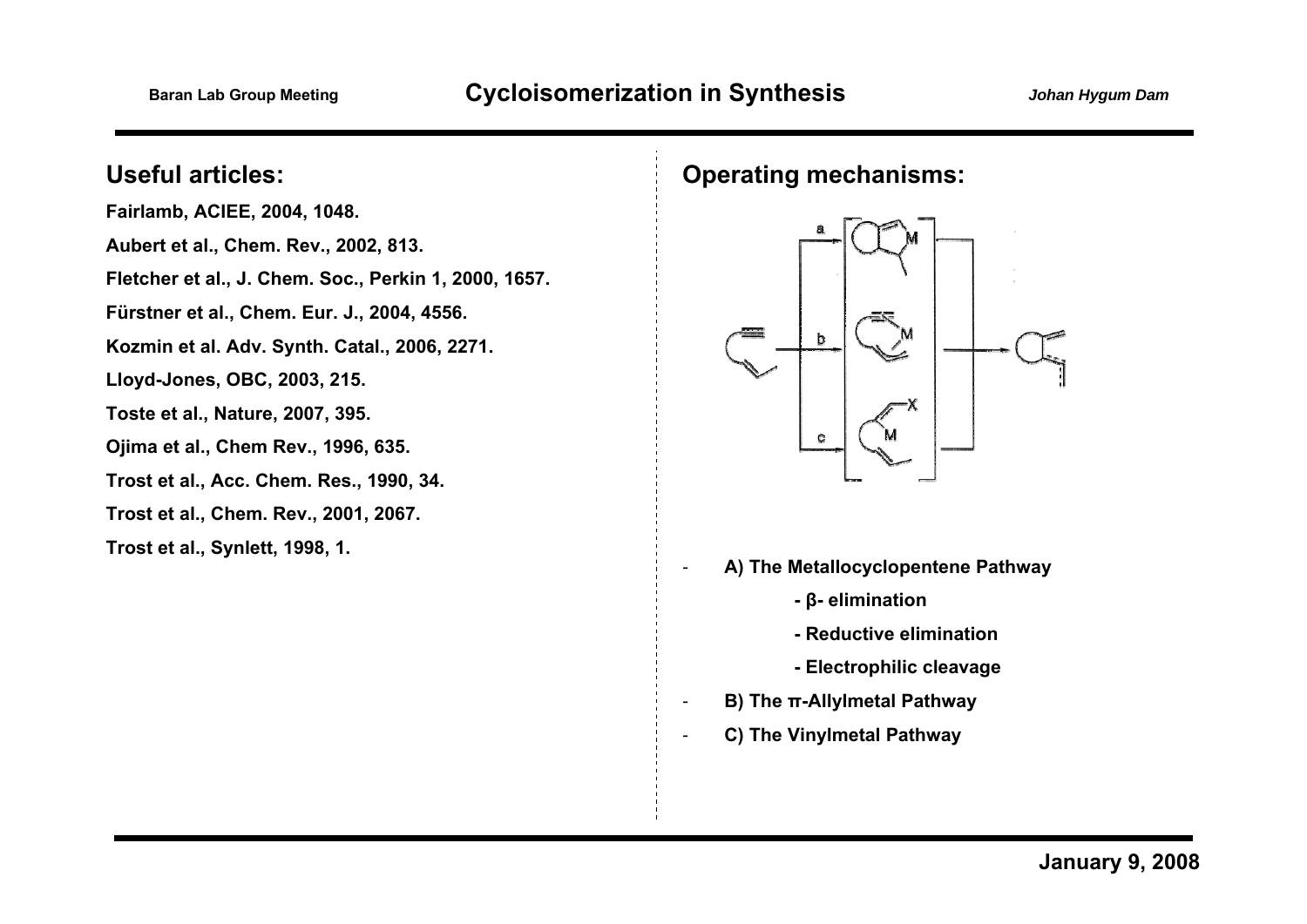### **Baran Lab Group Meeting Cycloisomerization in Synthesis** *Johan Hygum Dam*

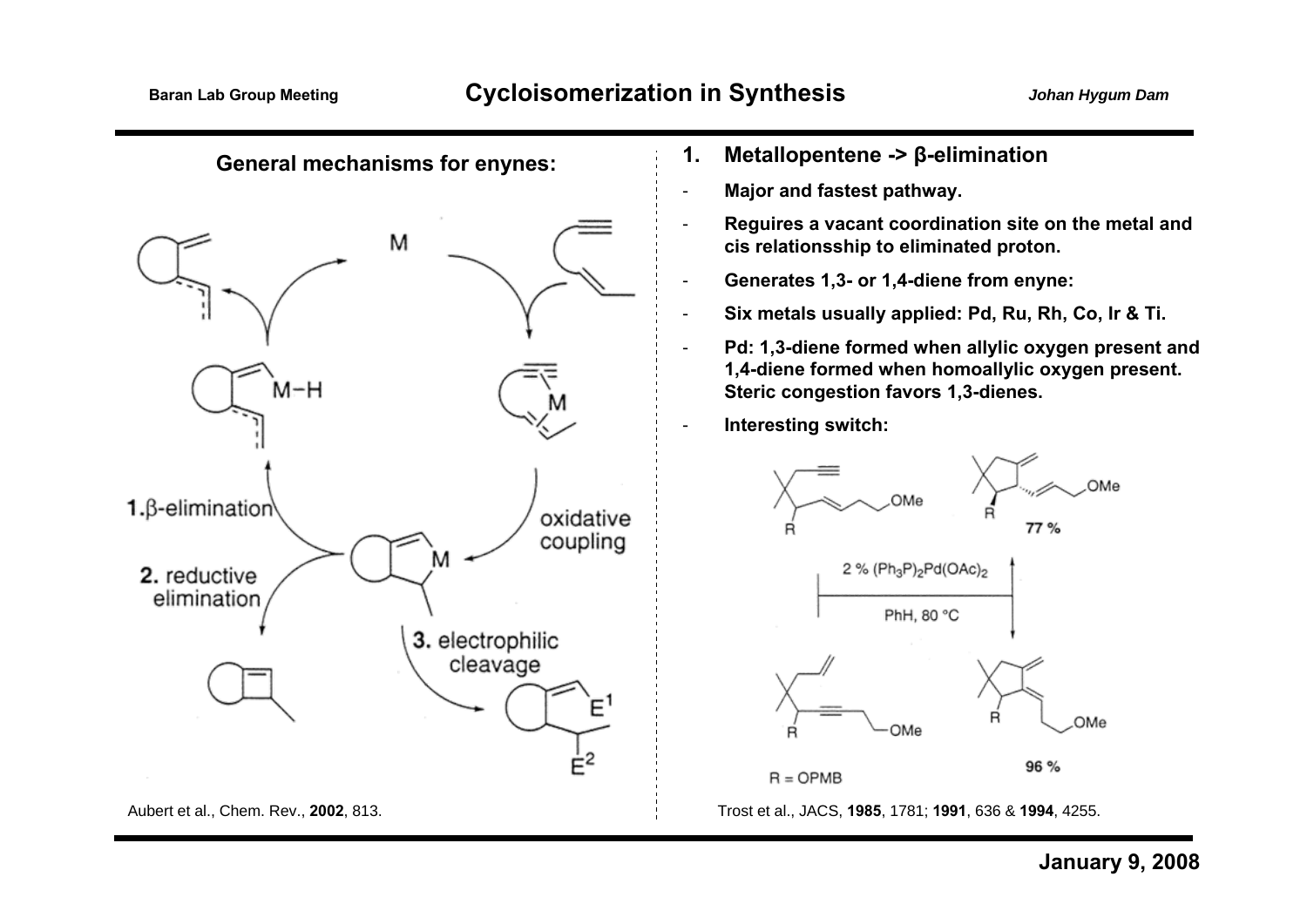-

-

- **Cobalt mediated a number of distinct cyclizations: Pauson-Khand, Intramolecular Nicholas reaction and cyclotrimerization.**
- **Enynes react with Co to form five-membered rings regardless of the length of the tether: This can be stopped by a quarternary carbon next to ene:**



Fletcher et al., Perkin 1, **2000**, 1657.

Aubert et al., TetLett., **1996**, 7353 & Chem. Eur. J., **2001**, 3517.

**Cobalt can also mediate a Conia ene-type reaction:**



#### **2. Metallopentene -> Reductive-elimination**

- **When β-elimination is retarded reductive elimination becomes possible.**
- **The intermediate bicyclic cyclobutene of the formal [2+2] can be isolated, where thermal opening of cyclobutene isn't possible.**
- **Usually mediated by Pd, Pt or Ru.**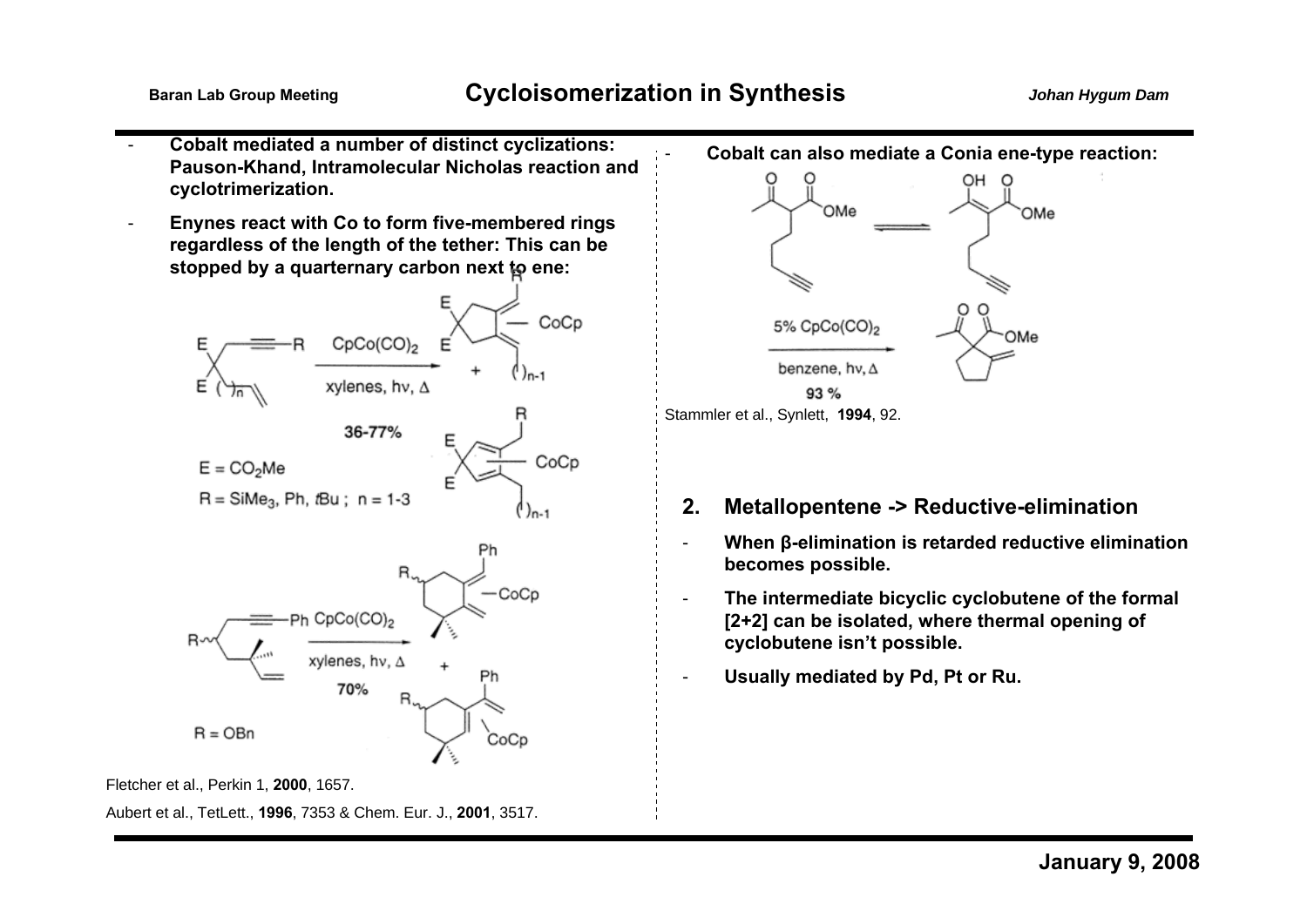

- **EWG on the alkyne favors metahesis along with severe steric congestion.**

Trost & Trost, JACS, **1991**, 1850.

- - **Ruthenium carbene complexes are well known to mediate similiar reactions eg. olefin metathesis.**
- **3. Metallopentene -> Electrophilic cleavage**
- - **Occurs when no vacant coordination sites arepresent on the metal hence no β-elimination.**
- - **Competes with reductive elimination with one or two electrophiles.**
- -**Typically mediated by metals such as Ti, Co and Zr.**

**The Pauson-Khand reaction**



Khand, Pauson et al., Perkin 1, **1973**, 977.

 **Reaction with different electrophiles: The metallopentene can react directly with electrophiles or be transmetalleted.**

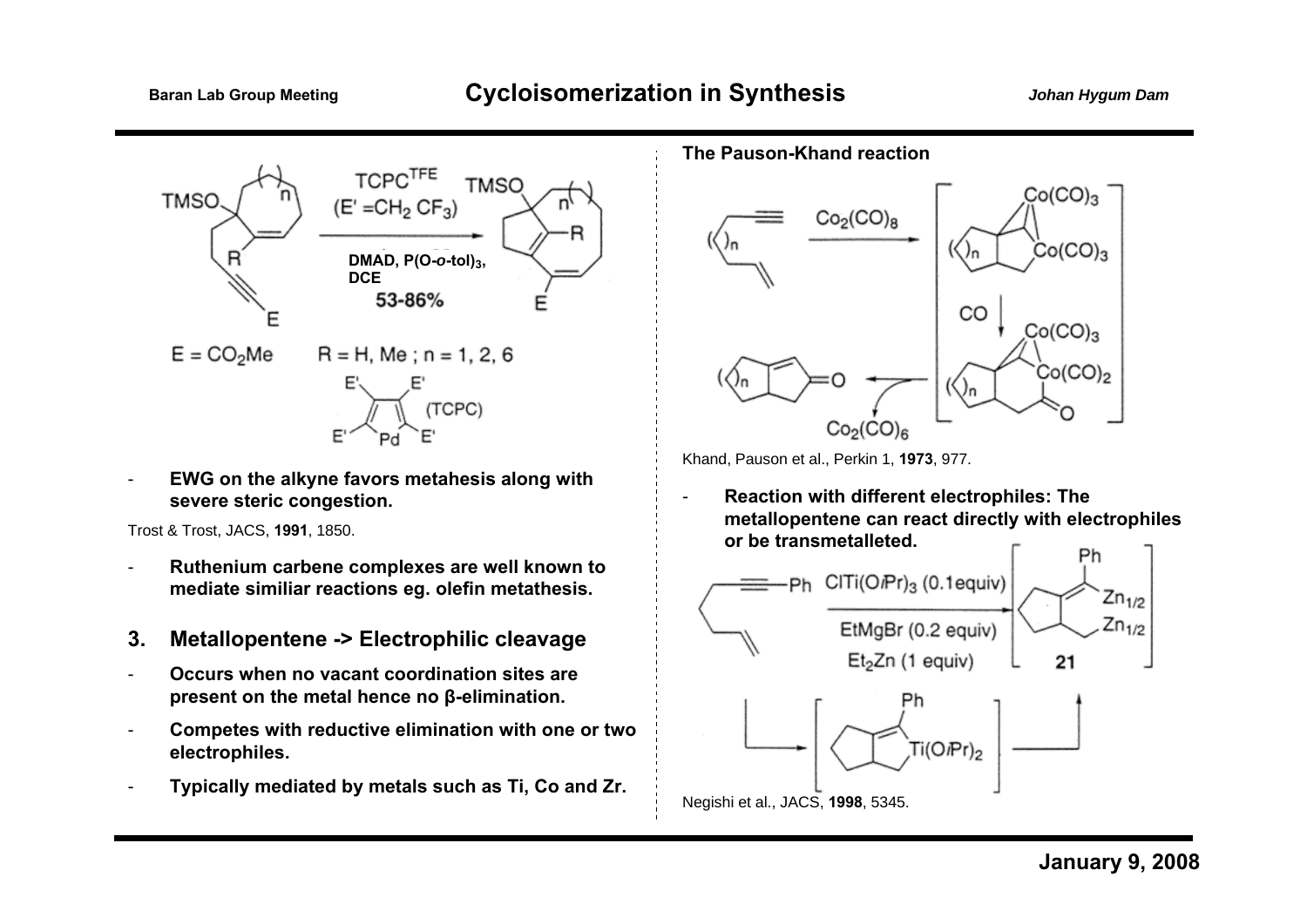-

## **Baran Lab Group Meeting Cycloisomerization in Synthesis** *Johan Hygum Dam*



 **The two metal-carbon bonds can be differentiatedwith carbon electrophiles depending on the metallocycle:**



Hill et al., Organometallics, **1993**, 2911. Urabe et al., JOC, **1996**, 6756. Negishi et al., TetLett, **1994**, 695.

### **The <sup>π</sup>-Allylmetal Pathway**

- **Cyclization of enedienes generates <sup>a</sup> <sup>π</sup>-allylic complex with typically Fe or Pd.**
- **Pd can in addition react by preforming the <sup>π</sup>-allyl complex when a suitable leaving group is in the allylic position - known from the Tsuji-Trost reaction.**



Takacs et al., TetLett., **1990**, 2865; TetLett., **1993**, 6219 & JOC; **1994**, 6928.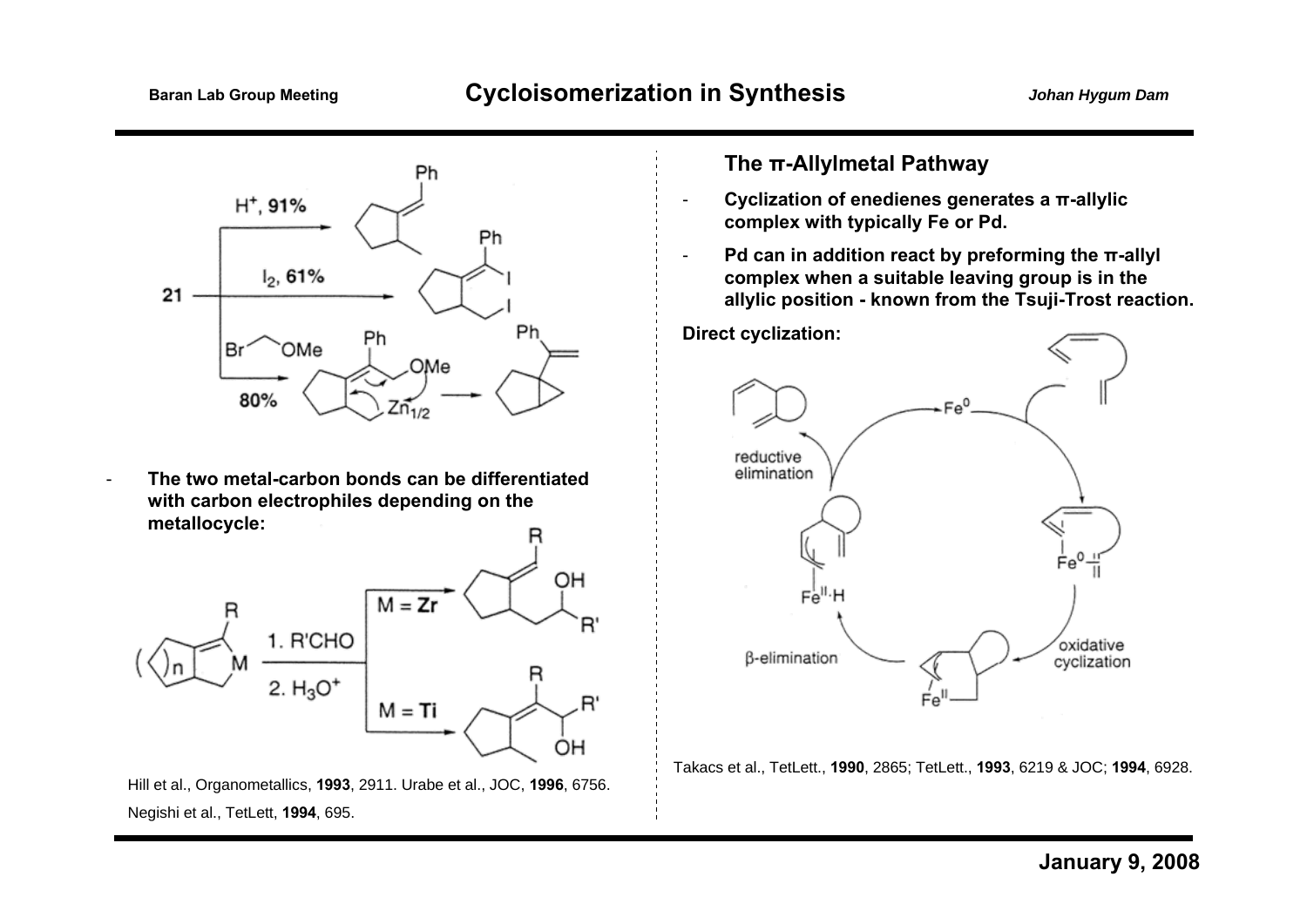#### **Cyclization after preformed allylmetal-complex:**



#### **The Vinylmetal Pathway**

- - **Addition of R-M-species across an alkyne leads to a vinylmetal intermediate capable of reacting with the alkene.**
- **M being Pd, Ru(enyne metathesis) and R being H, SnR'3 or BR'2.**
- **The vinylmetal can be genereated from a carbonhalogen bond(Heck reaction)**





- **The cyclized intermediate can be intercepted or allowed to β-eliminate.**
- **Starting from tin-hydride the tin can be placed on the "other" branch.**



 $X = NTs$ ,  $CH_2(OR)_2$ ,  $CH_2(CO_2Et)_2$ 

Trost et al., JACS, **1994**, 4268; TetLett., **1989**, 651. Lautens et al., JOC, **2000**, 671. Onozawa et al., Organometallics, **1997**, 5389. Mori et al., Organometallics, **2001**, 1907.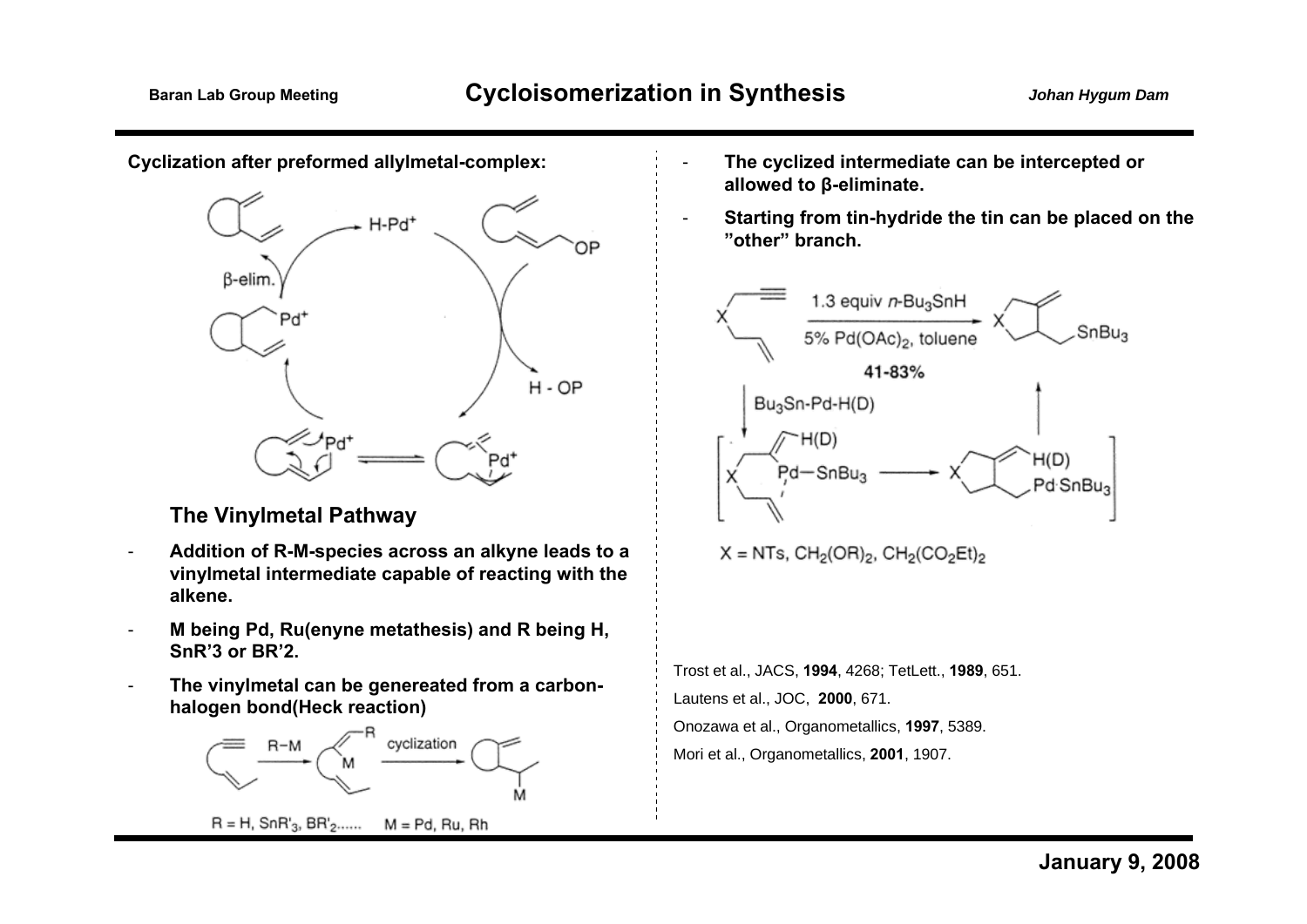## **Baran Lab Group Meeting Cycloisomerization in Synthesis** *Johan Hygum Dam*

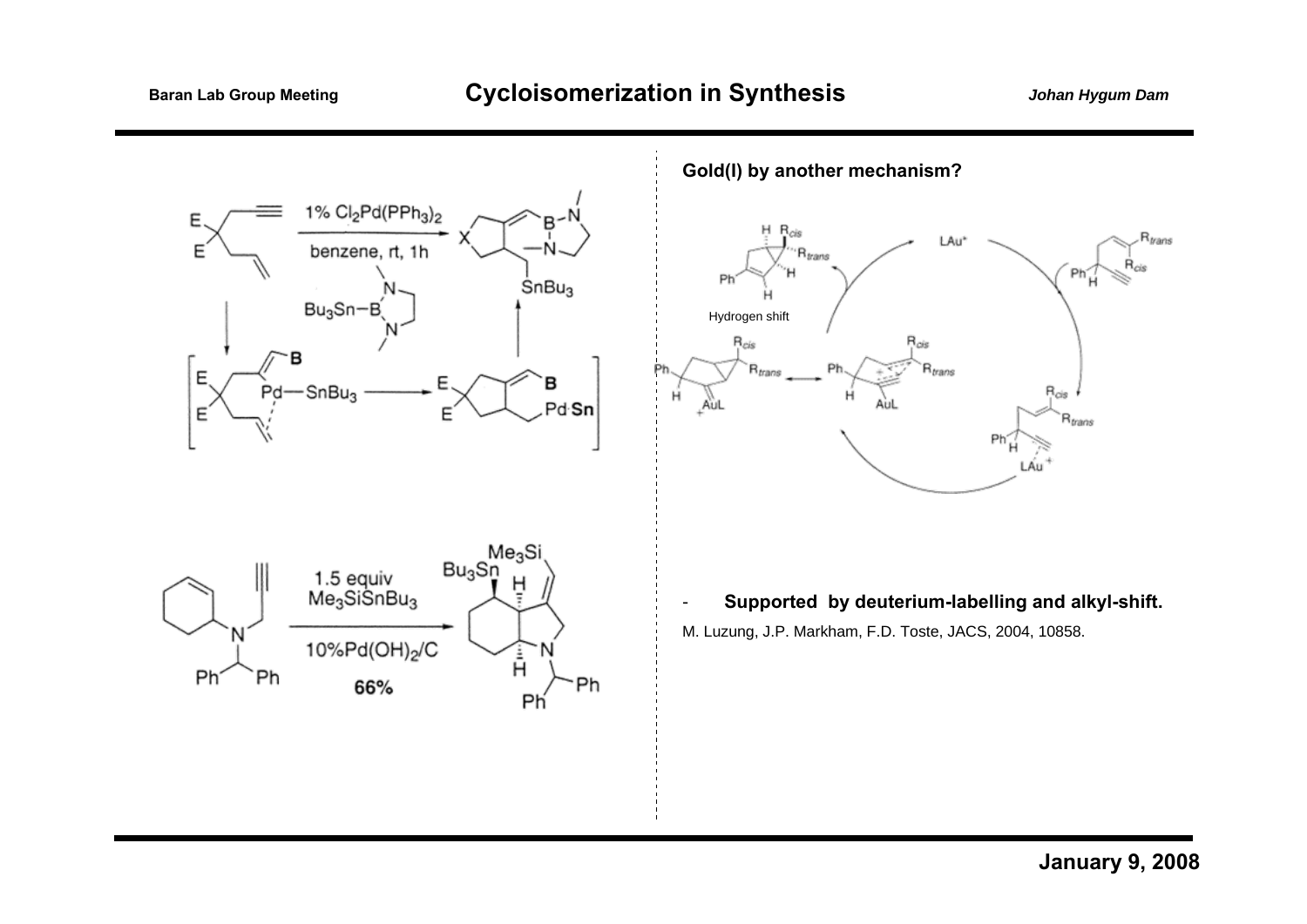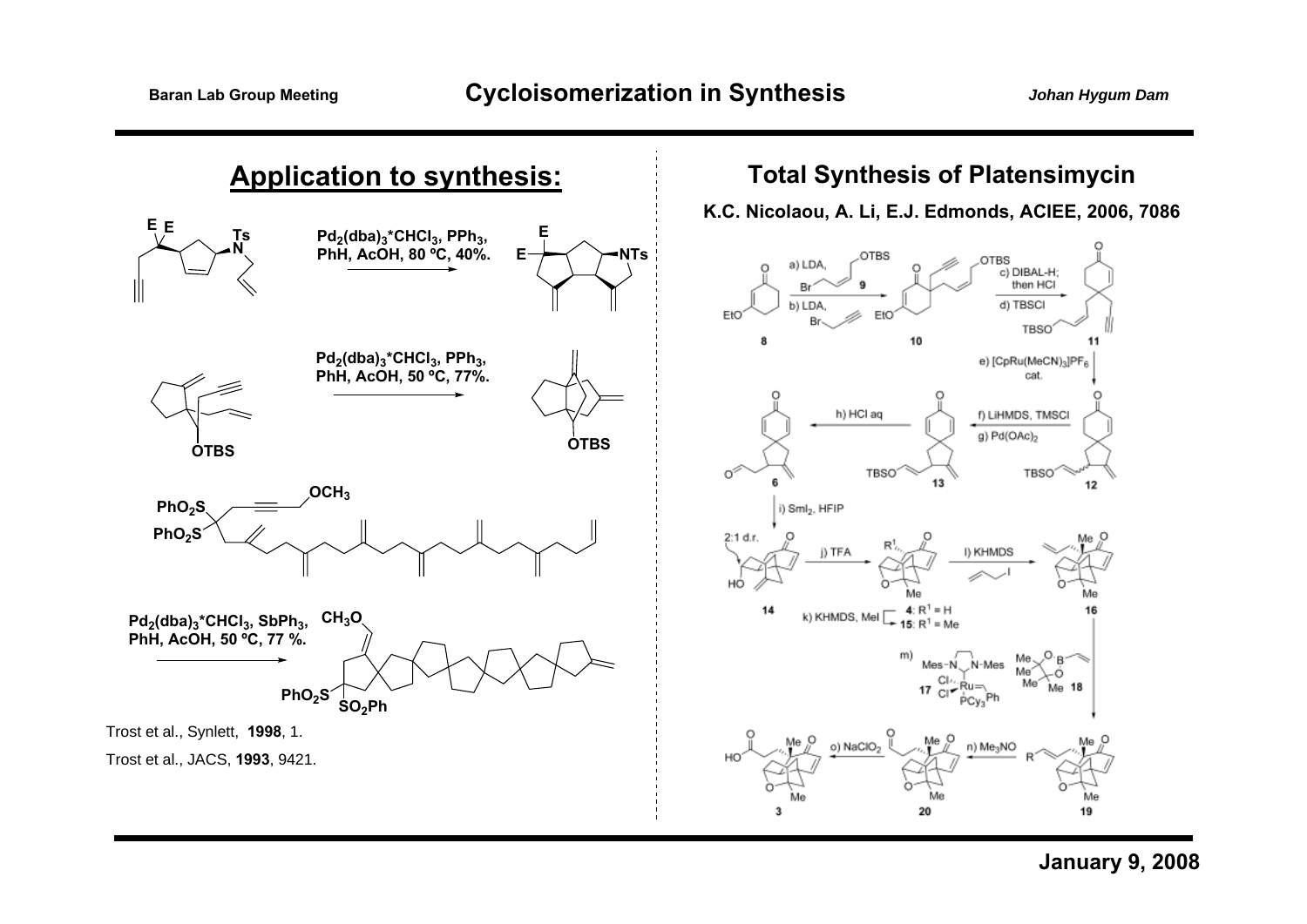## **Asymmetric Total Syntheses of Platensimycin**

**K.C. Nicolaou, E.J. Edmonds, A. Li, G.S. Tria, ACIEE, 2007, 3942**

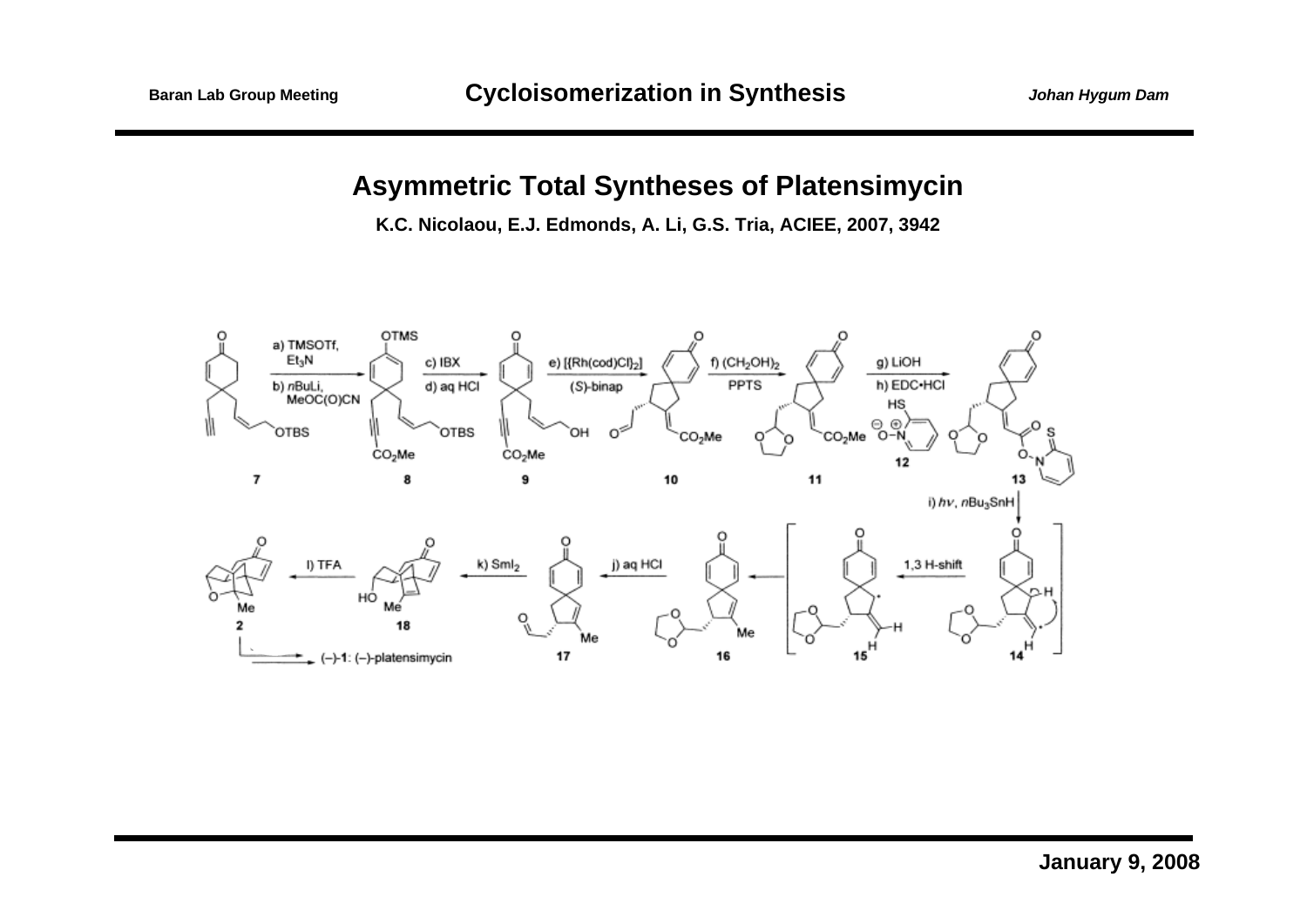# **Total Synthesis of (+/-)-Salviasperanol**

**E.M. Simmons, R. Sarpong, Org. Lett, 2006, 2883.**

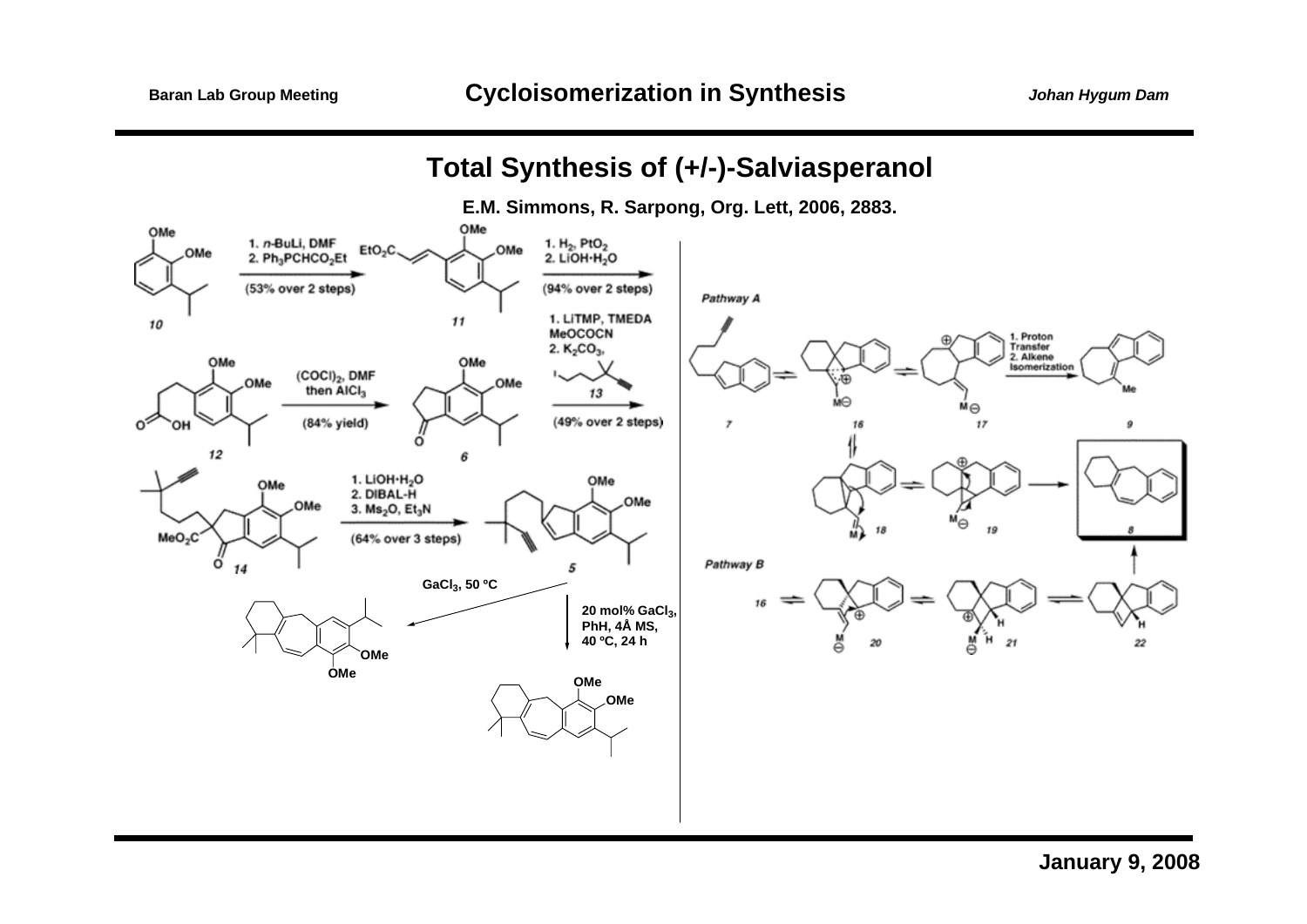# **Synthesis of (+/-)-Epiglobulol**

**Y. Oonishi, A.Taniuchi, M. Mori, Y. Sato, Tet.Lett, 2006, 5617.**

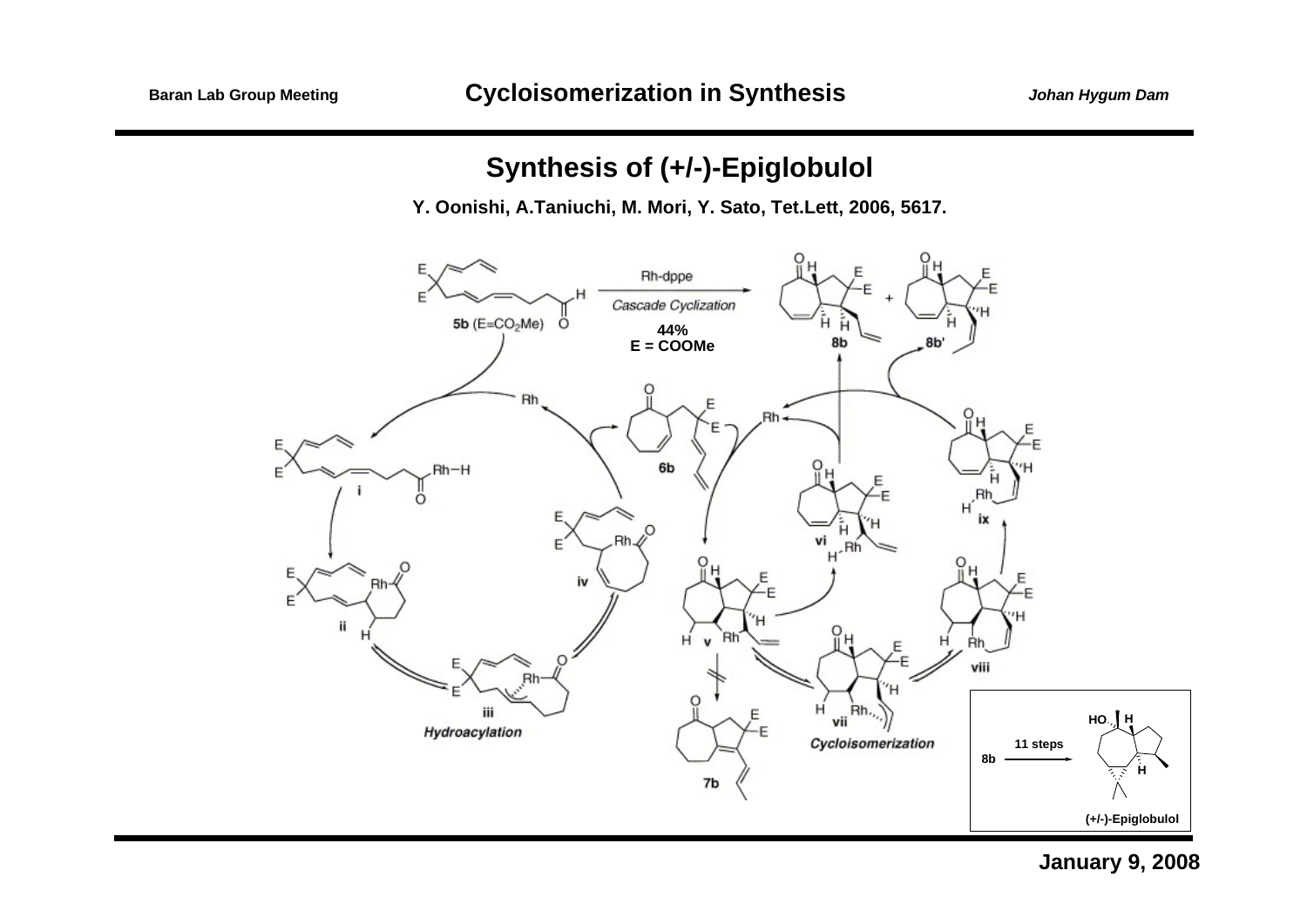# **Total Synthesis of (-)-Laurebiphenyl**

**B.K. Corkey, F. D. Toste, JACS, 2007, 2764.**

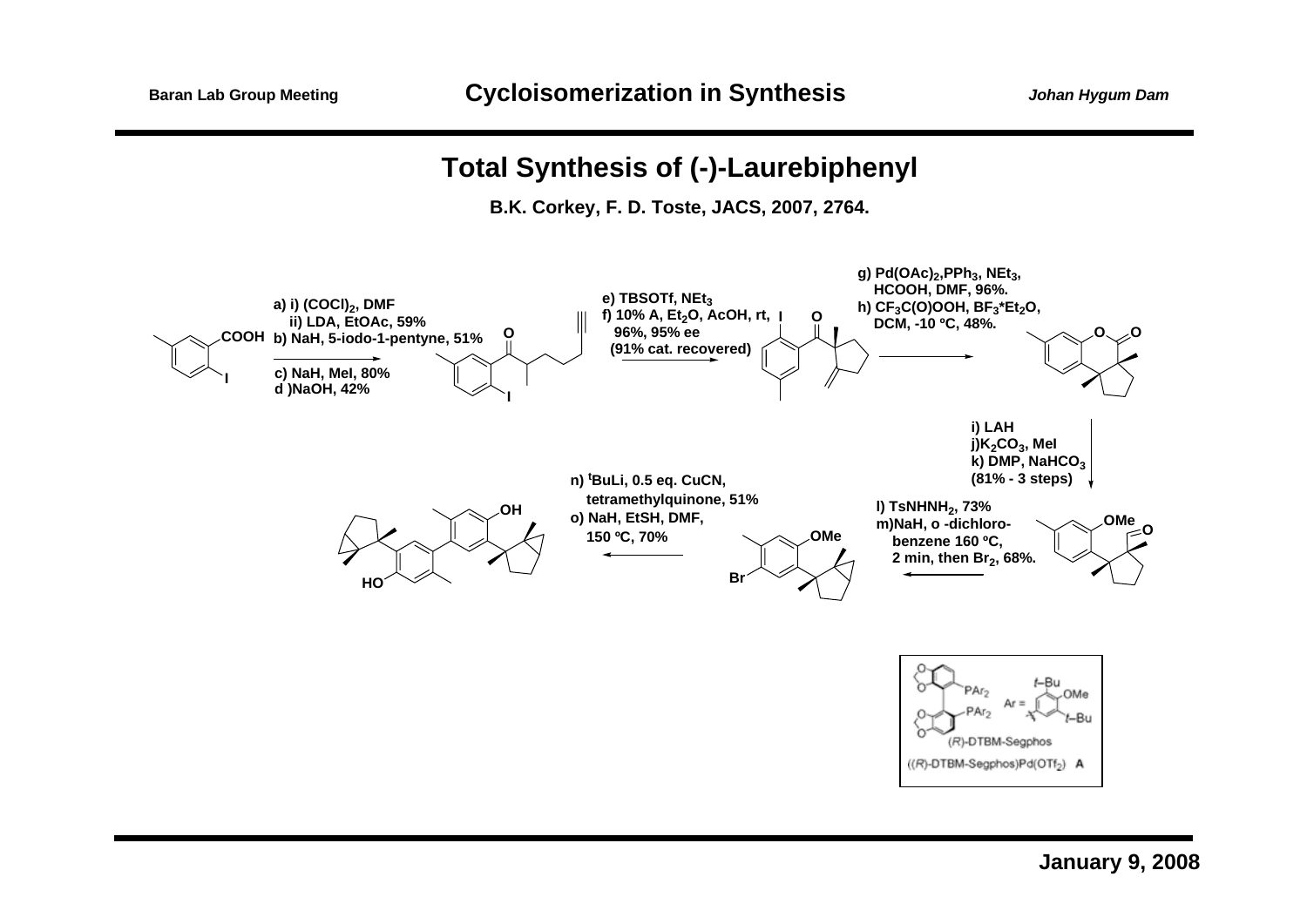# **Total Synthesis of (-)-Pseudolaric Acid B**

**B.M. Trost, J. Waser, A. Meyer, JACS, 2007, 14556.**